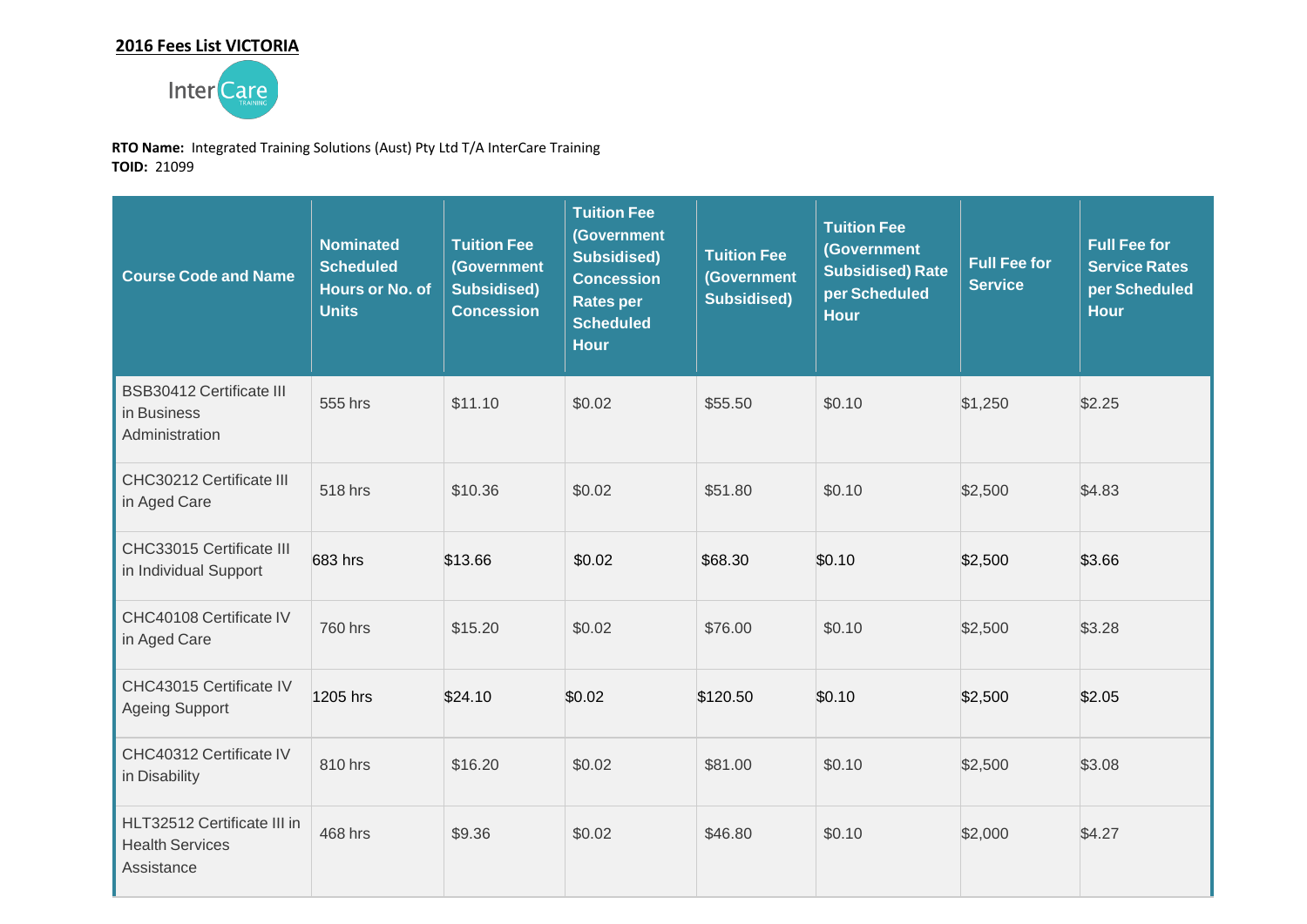### **2015 Fees List VICTORIA**

| CHC30312 Certificate III<br>in Home and Community<br>Care        | 545 hrs | \$10.90 | \$0.02 | \$54.50 | \$0.10 | \$2,500 | \$4.59  |
|------------------------------------------------------------------|---------|---------|--------|---------|--------|---------|---------|
| HLT30212 Certificate III<br>Non-Emergency<br>Client<br>Transport | 488 hrs | \$9.76  | \$0.02 | \$48.80 | \$0.10 | \$2,500 | \$5.12  |
| CHC40212 Certificate IV<br>in Home and Community<br>Care         | 750 hrs | \$15.00 | \$0.02 | \$75.00 | \$0.10 | \$2,500 | \$3.33  |
| CHC40608 Certificate IV<br>in Leisure and Health                 | 788 hrs | \$15.76 | \$0.02 | \$78.80 | \$0.10 | \$2,500 | \$3.17  |
| HLTAID001<br>Provide<br>Cardiopulmonary<br>Resuscitation         | 4hrs    | \$0.08  | \$0.02 | \$0.40  | \$0.10 | \$59    | \$14.75 |
| HLTAID003 Provide First<br>Aid                                   | 18hrs   | \$0.36  | \$0.02 | \$1.80  | \$0.10 | \$179   | \$9.95  |
| HLTHSE204D<br>Follow<br>Safe Manual Handling<br>Practices        | 20hrs   | \$0.40  | \$0.02 | \$2.00  | \$0.10 | \$80    | \$4.00  |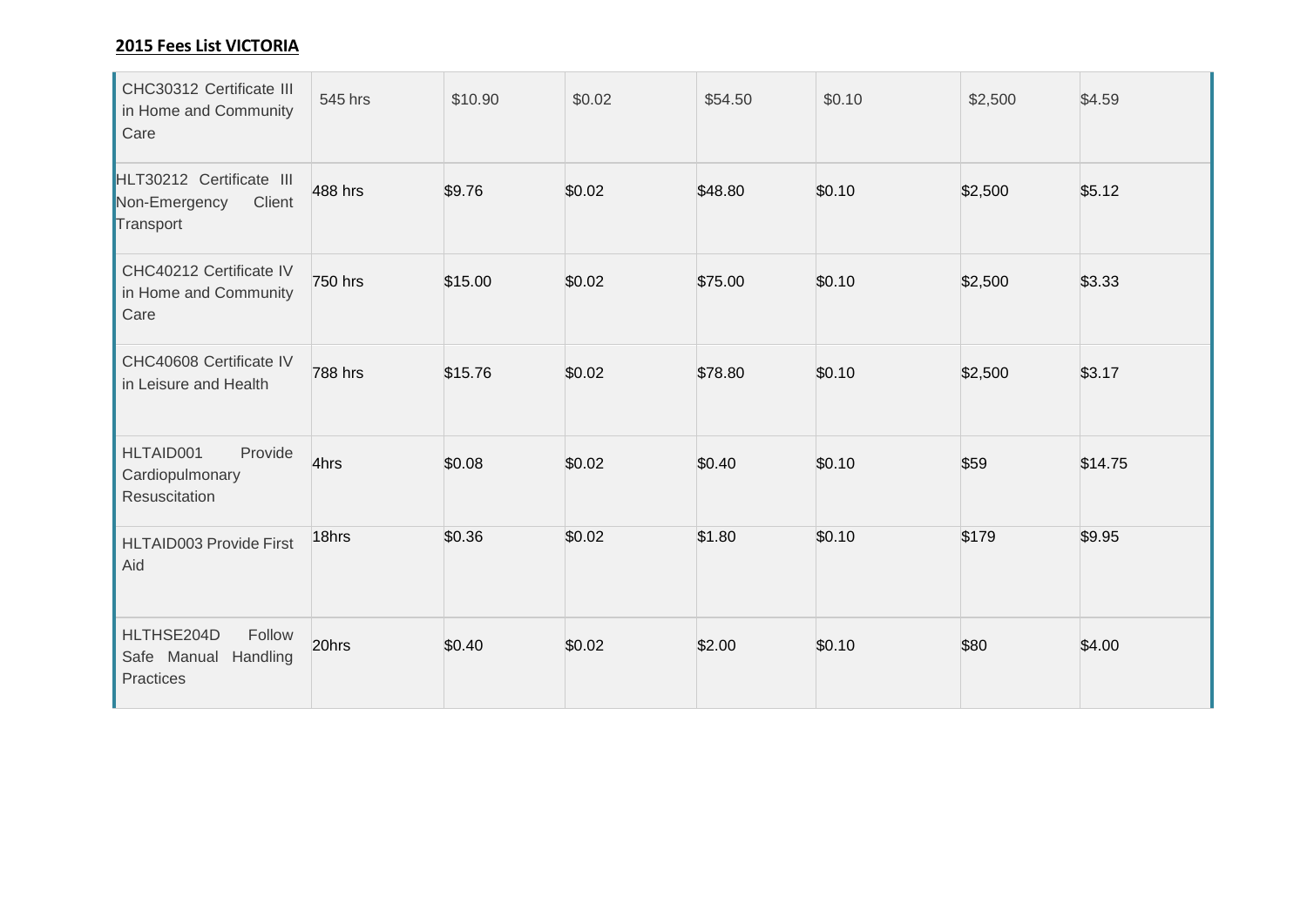### **2016 Fees List QUEENSLAND**



#### **RTO Name:** Integrated Training Solutions (Aust) Pty Ltd T/A InterCare Training

**TOID:** 21099

| <b>QLD Course Code and</b><br><b>Name</b>                            | <b>Nominated</b><br><b>Scheduled</b><br><b>No. of Units</b> | <b>Tuition Fee</b><br>(Government<br><b>Subsidised)</b><br><b>Concession</b> | <b>Tuition Fee</b><br>(Government<br><b>Subsidised)</b><br><b>Concession</b><br><b>Rates per</b><br><b>Scheduled</b><br><b>Hour</b> | <b>Tuition Fee</b><br>(Government<br><b>Subsidised)</b> | <b>Tuition Fee</b><br>(Government<br><b>Subsidised)</b><br><b>Rate per</b><br><b>Scheduled</b><br><b>Hour</b> | <b>Full Fee for</b><br><b>Service</b> | <b>Full Fee for</b><br><b>Service Rates</b><br>per Scheduled<br><b>Hour</b> |
|----------------------------------------------------------------------|-------------------------------------------------------------|------------------------------------------------------------------------------|-------------------------------------------------------------------------------------------------------------------------------------|---------------------------------------------------------|---------------------------------------------------------------------------------------------------------------|---------------------------------------|-----------------------------------------------------------------------------|
| <b>BSB30412 Certificate III in</b><br><b>Business Administration</b> | 13 units                                                    | N/A                                                                          | N/A                                                                                                                                 | N/A                                                     | N/A                                                                                                           | \$1,250                               | \$96.15                                                                     |
| CHC30212 Certificate III in<br><b>Aged Care</b>                      | 14 units                                                    | \$50.00                                                                      | \$0.09                                                                                                                              | \$100.00                                                | \$0.18                                                                                                        | \$2,500                               | \$178.55                                                                    |
| CHC33015 Certificate III<br><b>Individual Support</b>                | 13 units                                                    | \$50.00                                                                      | \$0.07                                                                                                                              | \$100.00                                                | \$0.14                                                                                                        | \$2,500                               | \$192.30                                                                    |
| CHC40108 Certificate IV in<br><b>Aged Care</b>                       | 15 units                                                    | \$50.00                                                                      | \$0.06                                                                                                                              | \$100.00                                                | \$0.13                                                                                                        | \$2,500                               | \$166.66                                                                    |
| CHC43015 Certificate IV<br><b>Ageing Support</b>                     | 18 units                                                    | \$50.00                                                                      | \$0.04                                                                                                                              | \$100.00                                                | \$0.08                                                                                                        | \$2,500                               | \$138.88                                                                    |
| CHC40312 Certificate IV in<br><b>Disability</b>                      | 15 units                                                    | \$50.00                                                                      | \$0.06                                                                                                                              | \$100.00                                                | \$0.13                                                                                                        | \$2,500                               | \$166.66                                                                    |
| HLT32512 Certificate III in<br><b>Health Services Assistance</b>     | 15 units                                                    | \$50.00                                                                      | \$0.11                                                                                                                              | \$100.00                                                | \$0.21                                                                                                        | \$2,000                               | \$133.33                                                                    |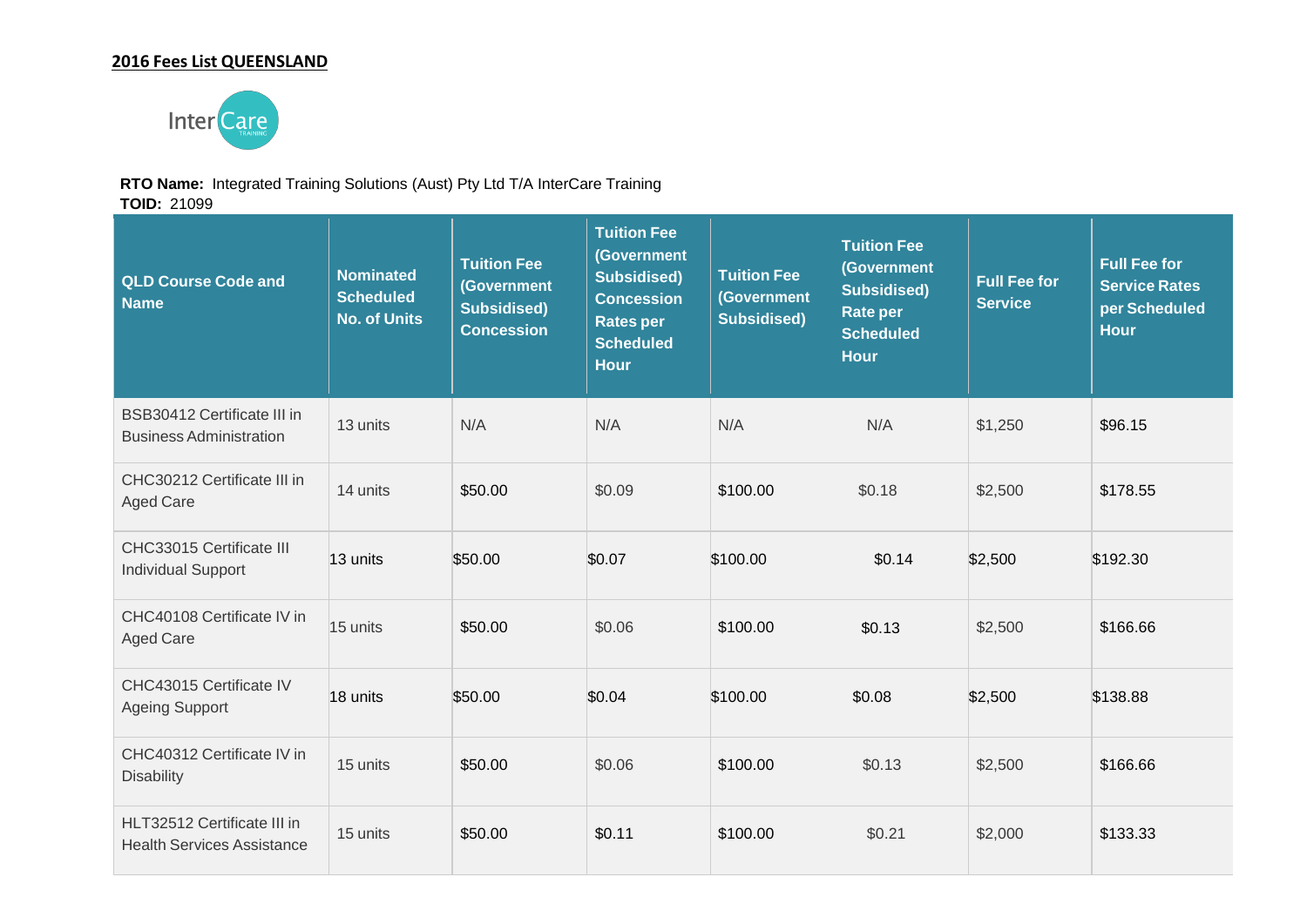## **2016 Fees List QUEENSLAND**

| CHC30312 Certificate III in<br>Home and Community Care   | 14 units | \$50.00 | \$0.09 | \$100.00 | \$0.18 | \$2,500  | \$178.57 |
|----------------------------------------------------------|----------|---------|--------|----------|--------|----------|----------|
| CHC40212 Certificate IV in<br>Home and Community Care    | 15 units | N/A     | N/A    | N/A      | N/A    | \$2,500  | \$166.66 |
| CHC40608 Certificate IV<br>in Leisure and Health         | 16 units | N/A     | N/A    | N/A      | N/A    | \$2,500  | \$156.25 |
| HLTAID001<br>Provide<br>Cardiopulmonary<br>Resuscitation | 1 unit   | N/A     | N/A    | N/A      | N/A    | \$59.00  | \$59.00  |
| HLTAID003 Provide<br>First Aid                           | 1 unit   | N/A     | N/A    | N/A      | N/A    | \$179.00 | \$179.00 |
| HLTHSE204D Follow<br>Safe Manual Handling<br>Practices   | 1 unit   | N/A     | N/A    | N/A      | N/A    | \$80     | \$80.00  |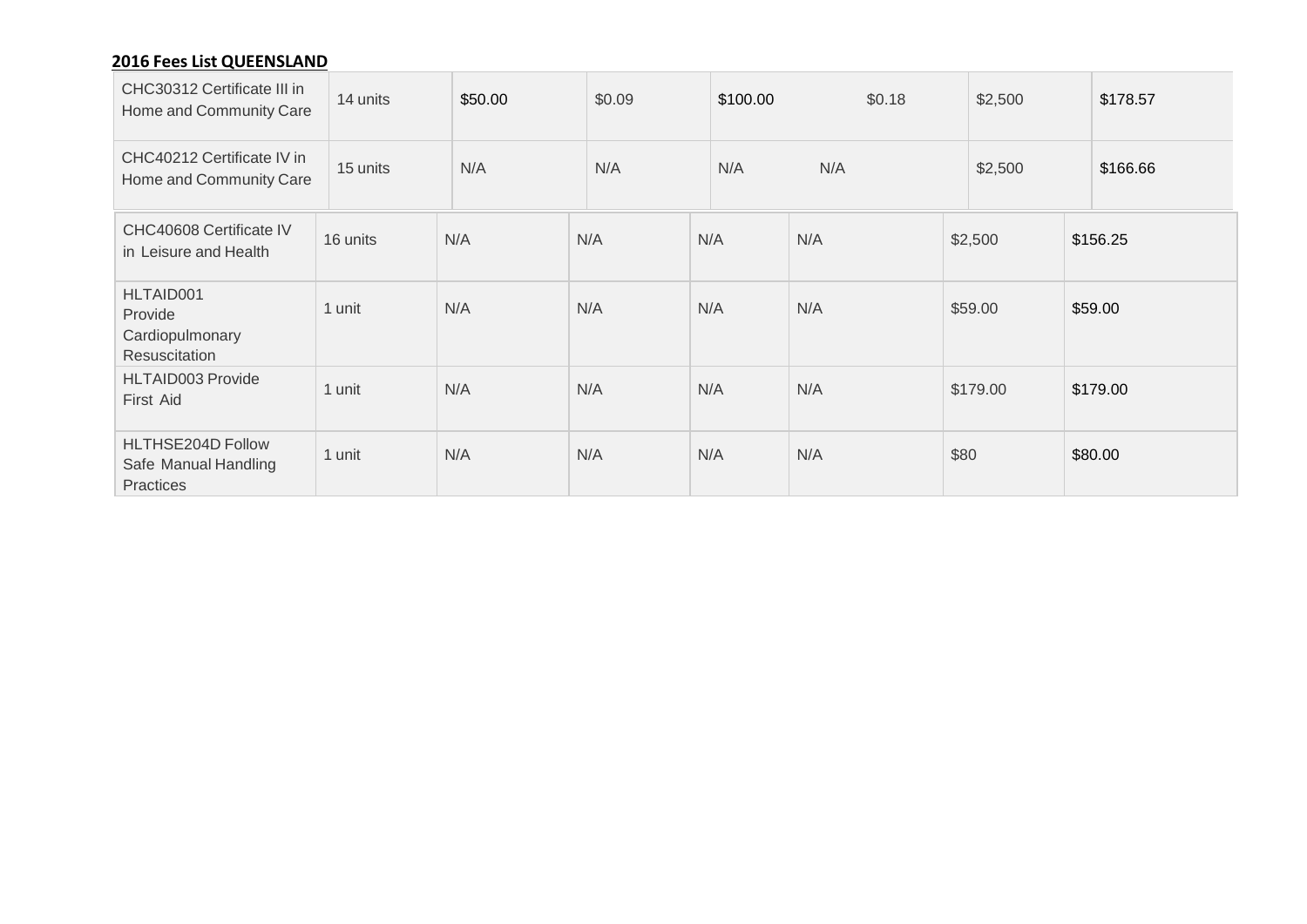#### **2016 Fees List NSW**

| <b>NSW Course Code</b><br>and Name                            | <b>Nominated</b><br><b>Scheduled</b><br>Hours or<br><b>No. of Units</b> | <b>Tuition Fee</b><br>(Government<br><b>Subsidised)</b><br><b>Concession</b> | <b>Tuition Fee</b><br>(Government<br><b>Subsidised)</b><br><b>First</b><br><b>Qualification</b> | <b>Tuition Fee</b><br>(Government<br><b>Subsidised)</b><br><b>Second</b><br><b>Qualification</b> | <b>Full Fee for Service</b> | <b>Full Fee for</b><br><b>Service Rates</b><br>per Scheduled<br><b>Hour</b> |
|---------------------------------------------------------------|-------------------------------------------------------------------------|------------------------------------------------------------------------------|-------------------------------------------------------------------------------------------------|--------------------------------------------------------------------------------------------------|-----------------------------|-----------------------------------------------------------------------------|
| BSB30415 Certificate III in<br><b>Business Administration</b> | 555 hours                                                               | \$240.00                                                                     | \$1,310.00                                                                                      | \$1,570.00                                                                                       | \$2,500.00                  | \$4.50                                                                      |
| CHC30212 Certificate III in<br><b>Aged Care</b>               | 518 hours                                                               | \$240.00                                                                     | \$1,440.00                                                                                      | \$1730.00                                                                                        | \$2,500.00                  | \$4.82                                                                      |
| CHC33015 Certificate III<br><b>Individual Support</b>         | 683 hours                                                               | \$240.00                                                                     | \$1,440.00                                                                                      | \$1,730.00                                                                                       | \$2,500.00                  | \$3.66                                                                      |
| CHC40108 Certificate IV in<br><b>Aged Care</b>                | 760 Hours                                                               | \$240.00                                                                     | \$1,970.00                                                                                      | \$2300.00                                                                                        | \$2,500.00                  | \$3.28                                                                      |
| CHC40312 Certificate IV in<br>Disability                      | 810 Hours                                                               | \$240.00                                                                     | \$1970.00                                                                                       | \$2,300.00                                                                                       | \$2,500.00                  | \$3.08                                                                      |
| CHC30312 Certificate III in<br>Home and Community Care        | 545 Hours                                                               | \$240.00                                                                     | \$1,310.00                                                                                      | \$1,570.00                                                                                       | \$2,500.00                  | \$4.58                                                                      |
| CHC40212 Certificate IV in<br>Home and Community Care         | 750 Hours                                                               | \$240.00                                                                     | \$1,970.00                                                                                      | \$2,300.00                                                                                       | \$2,500.00                  | \$3.33                                                                      |
| HLT32512 Certificate III<br><b>Health Services Assistance</b> | 468 Hours                                                               | N/A                                                                          | N/A                                                                                             | N/A                                                                                              | \$2,500.00                  | \$5.34                                                                      |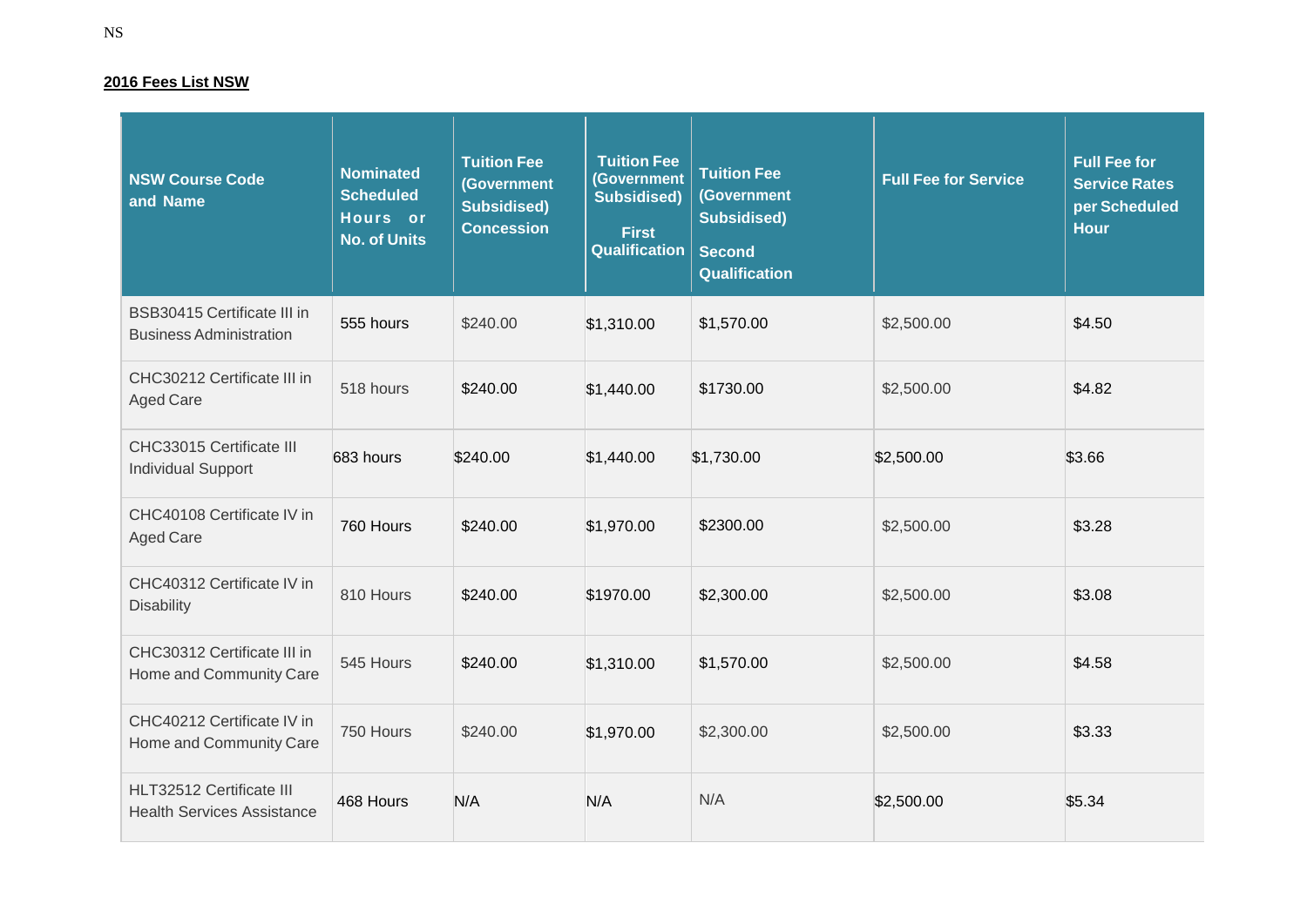| <b>HLTAID001 Provide</b><br>Cardiopulmonary<br>Resuscitation | 4 hours  | N/A | N/A | N/A | \$59.00. | \$59.00  |
|--------------------------------------------------------------|----------|-----|-----|-----|----------|----------|
| <b>HLTAID003 Provide First</b><br>Aid                        | 18 hours | N/A | N/A | N/A | \$179.00 | \$179.00 |
| HLTHSE204D Follow Safe<br><b>Manual Handling Practices</b>   | 20 Hours | N/A | N/A | N/A | \$80.00  | \$80.00  |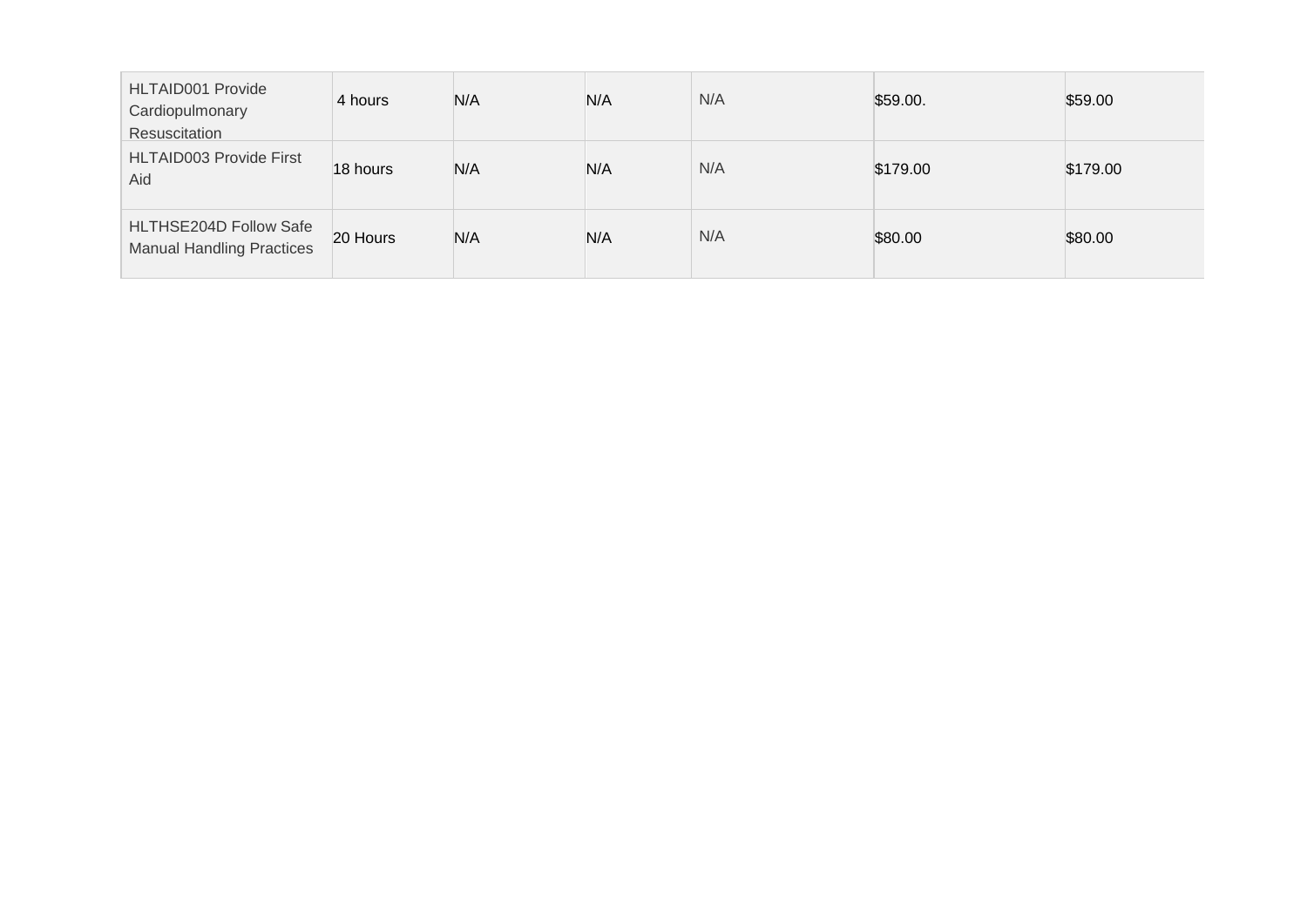#### 2016 Fees List ACT

| <b>ACT Course Code and</b><br><b>Name</b>                     | <b>Nominated</b><br><b>Scheduled</b><br><b>Hours</b> | <b>Tuition Fee</b><br>(Government<br><b>Subsidised)</b><br><b>Concession</b> | <b>Tuition Fee</b><br>(Government<br><b>Subsidised)</b><br><b>Concession</b><br><b>Rates per</b><br><b>Scheduled</b><br><b>Hour</b> | <b>Tuition Fee</b><br>(Government<br><b>Subsidised)</b> | <b>Tuition Fee</b><br>(Government<br>Subsidised)<br><b>Rates per</b><br><b>Scheduled</b><br>Hour | <b>Full Fee for</b><br><b>Service</b> | <b>Full Fee</b><br>for<br><b>Service</b><br><b>Rates</b><br>per<br><b>Schedul</b> |
|---------------------------------------------------------------|------------------------------------------------------|------------------------------------------------------------------------------|-------------------------------------------------------------------------------------------------------------------------------------|---------------------------------------------------------|--------------------------------------------------------------------------------------------------|---------------------------------------|-----------------------------------------------------------------------------------|
| CHC33015 Certificate III in<br><b>Aged Care</b>               | 683 hours                                            | \$100.00                                                                     | \$0.14                                                                                                                              | \$150.00                                                | \$0.21                                                                                           | \$2,500.00                            | \$4.82                                                                            |
| CHC40108 Certificate IV in<br><b>Ageing Support</b>           | 1205 Hours                                           | \$350.00                                                                     | \$0.08                                                                                                                              | \$400.00                                                | \$0.33                                                                                           | \$2,500.00                            | \$3.28                                                                            |
| CHC40312 Certificate IV in<br><b>Disability</b>               | 810 Hours                                            | \$270.00                                                                     | \$0.33                                                                                                                              | \$220.00                                                | \$0.27                                                                                           | \$2,500.00                            | \$3.08                                                                            |
| CHC40608 Certificate IV<br>Leisure & Health                   | 788 Hours                                            | \$300.00                                                                     | \$0.38                                                                                                                              | \$350.00                                                | \$0.44                                                                                           | \$2,500.00                            |                                                                                   |
| CHC30312 Certificate III in<br>Home and Community Care        | 545 Hours                                            | N/A                                                                          | N/A                                                                                                                                 | N/A                                                     | N/A                                                                                              | \$2,500.00                            | \$4.58                                                                            |
| CHC40212 Certificate IV in<br>Home and Community Care         | 750 Hours                                            | N/A                                                                          | N/A                                                                                                                                 | N/A                                                     | N/A                                                                                              | \$2,500.00                            | \$3.33                                                                            |
| HLT32512 Certificate III<br><b>Health Services Assistance</b> | 468 Hours                                            | N/A                                                                          | N/A                                                                                                                                 | N/A                                                     | N/A                                                                                              | \$2,500.00                            | \$5.34                                                                            |
| HLTAID001 Provide<br>Cardiopulmonary<br>Resuscitation         | 4 hours                                              | N/A                                                                          | N/A                                                                                                                                 | N/A                                                     | N/A                                                                                              | \$59.00                               | \$59.00                                                                           |
| <b>HLTAID003 Provide First</b><br>Aid                         | 18 hours                                             | N/A                                                                          | N/A                                                                                                                                 | N/A                                                     | N/A                                                                                              | \$179.00                              | \$179.00                                                                          |